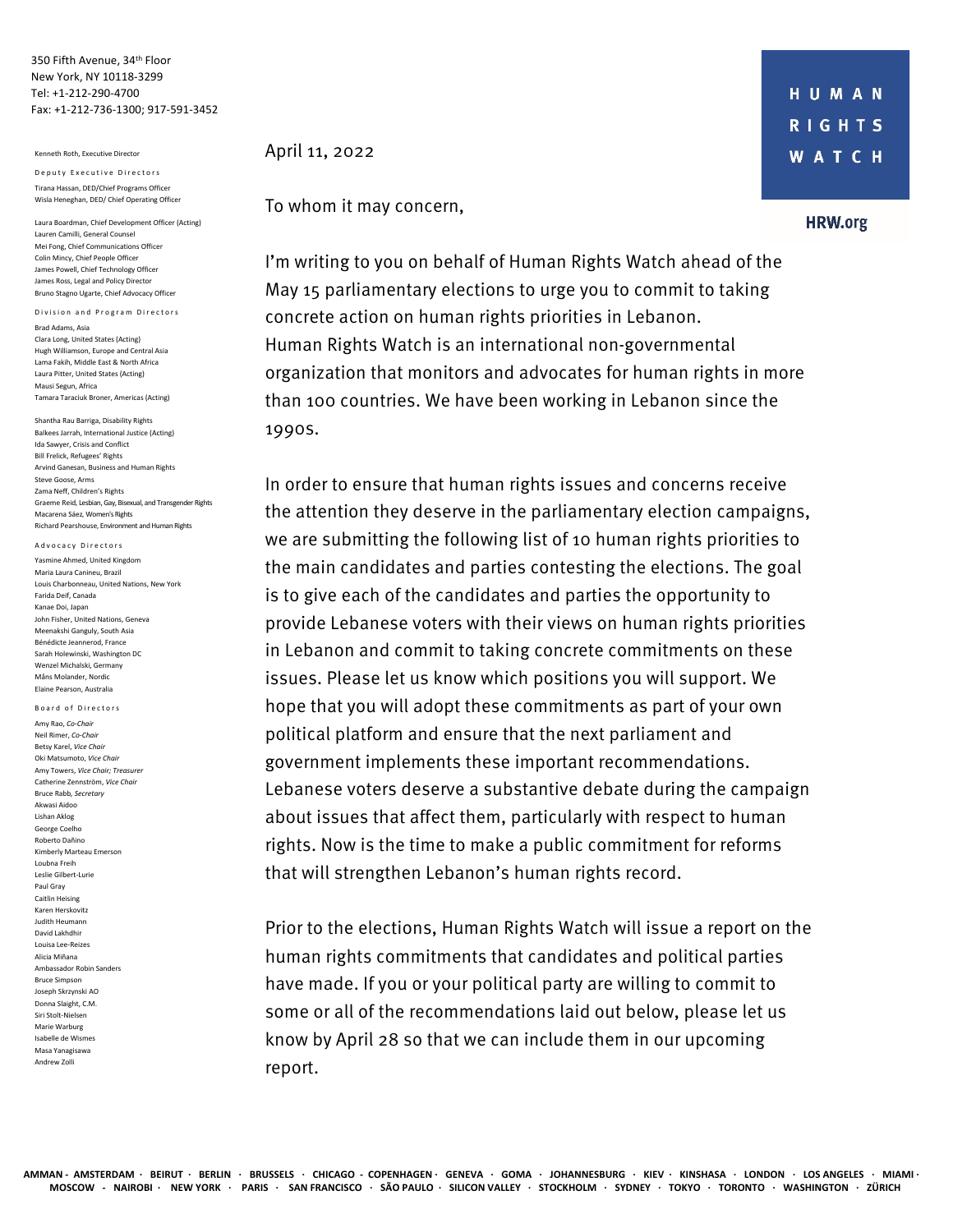Any questions and your response can be directed to my colleague Aya Majzoub, Lebanon Researcher, by email at xxxxxxx@hrw.org or by phone at +XXX XX XXX XXX.

Sincerely,

Lama Fakih Middle East and North Africa Director Beirut Office Director Human Rights Watch

# Justice and Accountability

Impunity for grave human rights abuses is widely prevalent in Lebanon. No one has yet been held accountable for the catastrophic explosion in Beirut's port on August 4, 2020, which killed at least 219 people and destroyed half the city. Lebanese leaders have instead obstructed and delayed the ongoing domestic investigation, shielding high-level officials from accountability. Further, security forces who used excessive, and at times lethal, force against protesters since October 2019 have not been held accountable. Lebanese law enforcement and the judiciary have committed multiple failures, gross negligence, and procedural violations in the investigation of politically-sensitive murders over the past few years. The Lebanese judiciary has been plagued by political interference.

- Will you commit to supporting the domestic investigation into the Beirut Blast, including through supporting the lifting of immunity for parliamentarians implicated in the blast? Will you commit to supporting an independent international investigation into the blast that could contribute to domestic accountability proceedings?
- Will you publicly support accountability, including criminal sanctions, for abuses by security forces, including torture, ill-treatment, and the use of unlawful force against protesters?
- Will you commit to supporting a law on judicial independence that meets international standards?
- Will you commit to providing the National Human Rights Institute and the National Preventative Mechanism against Torture with the necessary financial and other resources to fulfill their mandate?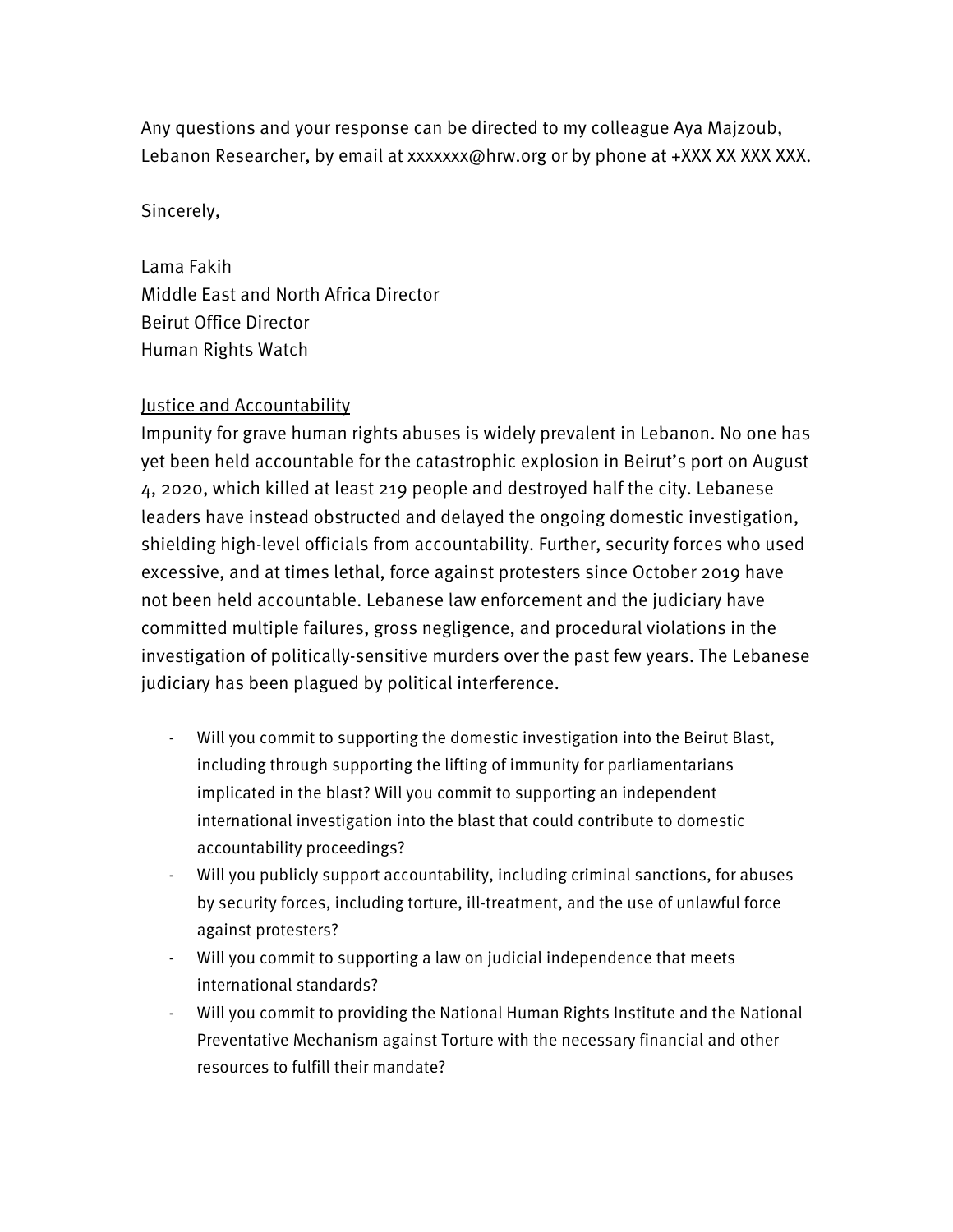Please provide any additional details you would like to add regarding your policies on justice and accountability.

## Economic crisis and rights

Lebanon's economic crisis is caused by the Lebanese authorities' "deliberately inadequate policy responses," according to the World Bank. The UN estimates that around 80% of Lebanon's population now lives in poverty, eroding their ability to access basic rights, including food, water, healthcare, education, and electricity. Yet, the Lebanese authorities have provided inadequate support to families struggling to cope with the economic crisis, and they have failed to meet the preconditions necessary for an International Monetary Fund (IMF) bailout, including passing the budget.

- Will you commit to developing a comprehensive and universal social safety net, respecting the right to social security for all including through reforming and expanding the National Social Security Fund (NSSF) to ensure universal coverage, including of informal workers, urgently implementing the ration card program, and providing social grants to those at risk, such as children, older people, and persons with disabilities?
- Will you commit to supporting a state budget and financial recovery plan that fairly distributes the losses in the financial sector and does not disproportionately place the burden on lower-income households and depositors?
- Will you commit to reforming the healthcare sector so it ensures the right to health for all residents in Lebanon regardless of nationality or socio-economic status, including through ensuring hospitals and state insurance schemes have the necessary resources?

Please provide any additional details you would like to add regarding your policies on addressing the economic and financial crisis.

## **Electricity**

40% of Lebanon's entire debt is the result of the accumulated cost of subsidizing Electricite du Liban (EDL). But despite the massive amounts of money injected into EDL, Lebanese residents are facing widespread blackouts lasting up to 22 hours per day. Hospitals, schools, and bakeries have struggled to operate amid these energy shortages. But even before the crisis, Lebanon's electricity sector failed to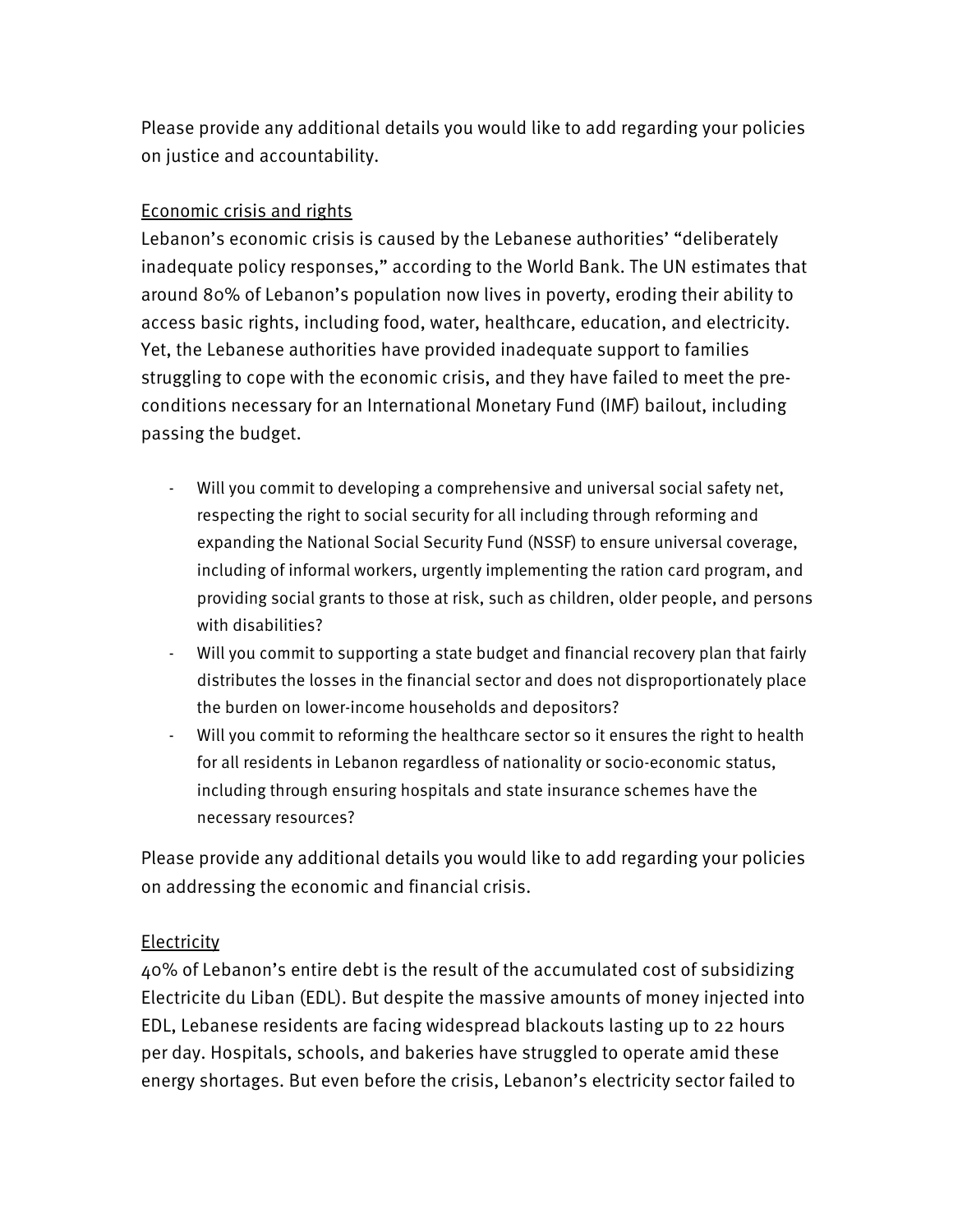provide adequate, affordable electricity for all, and it was harmful for residents' health and for the environment. The government has so far failed to provide sustainable solutions for the electricity sector.

- Will you commit to supporting an electricity reform plan that ensures all residents have access to affordable electricity, that reduces as much as possible Lebanon's reliance on fossil fuels by shifting to renewable sources?
- Will you commit to ratifying draft laws related to renewable energy currently being studied in parliament?
- Will you commit to regulating diesel generators, including by mandating the installation of meters and the adoption of stringent health and safety regulations?
- Will you commit to recognizing an enforceable right to electricity for all?

Please provide any additional details you would like to add regarding your policies on the electricity sector.

## Freedom of Expression

Human Rights Watch has documented a troubling pattern of arrests and prosecutions for criticizing Lebanese officials or government bodies. Criminal defamation laws and laws criminalizing criticism of public officials and symbols violate Lebanon's obligations under international law and stifle freedom of expression.

- Will you commit to repealing laws that criminalize defamation and criticism of state officials, government institutions, and national symbols?
- Will you commit to not supporting any law that would allow imprisonment for "speech crimes" and that would impose onerous restrictions on licensing new media outlets?

Please provide any additional details you would like to add regarding your policies on freedom of expression.

## Military Courts

Lebanon tries civilians, including children, in military courts, violating their due process rights and international law. Those who have stood trial in the military courts describe incommunicado detention, the use of confessions extracted under torture, decisions issued without an explanation, seemingly arbitrary sentences, and a limited ability to appeal.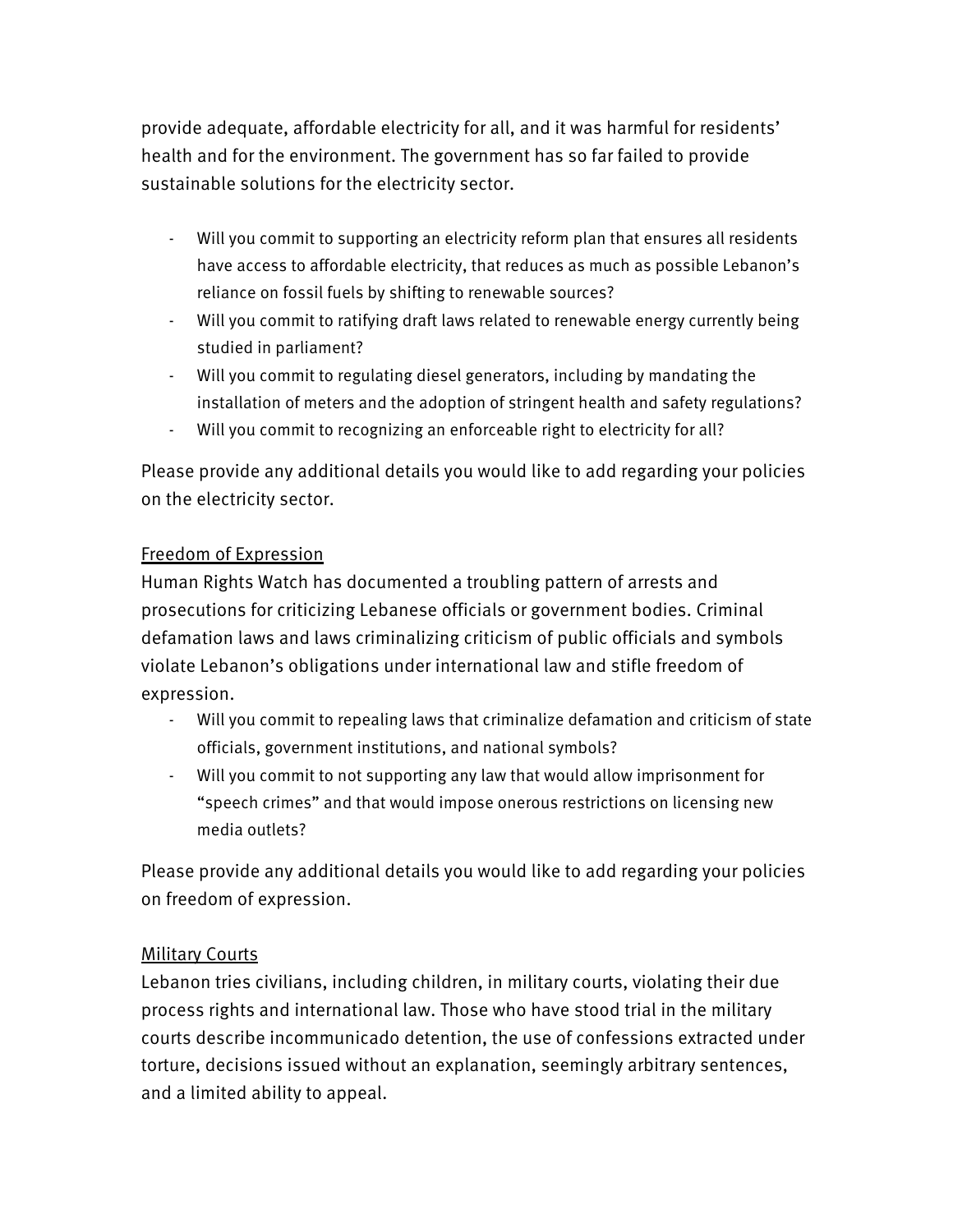- Will you commit to amending article 24 of the Code of Military Justice of 1968 to remove civilians and all children from military court jurisdiction?

Please provide any additional details you would like to add regarding your policies on the military courts.

#### Women's Rights

Women face discrimination under 15 religion-based personal status laws, including inequality in access to divorce, child custody, and property rights. Lebanese women cannot pass on their nationality to their children and foreign husbands and are subject to discriminatory inheritance laws. Lebanon has no minimum age for marriage for all its citizens, and some religious courts allow girls younger than 15 to marry.

The 2014 Law on the Protection of Women and Family Members from Domestic Violence and 2020 amendments established important protections and reforms, but failed to criminalize marital rape. A lack of coordination in the government's response to sex trafficking puts women and girls at risk. Lebanon's 2020 Sexual Harassment Law criminalized sexual harassment, and provided protections for whistleblowers and victims from retaliation, however it falls well short of international standards including the International Labour Organization (ILO) Convention on Violence and Harassment (C190). It failed to include measures to prevent harassment, labor law reforms, monitoring, and civil remedies, all of which are needed to address sexual harassment.

- Will you commit to passing an optional civil personal status code that would ensure equal rights for all Lebanese?
- Will you commit to amending Lebanon's nationality law to ensure that children of Lebanese women can obtain citizenship on an equal basis to children of Lebanese men? ?
- Will you commit to requiring government oversight of religious courts and authorities to ensure compliance with human rights obligations, and require that religious confessions submit their laws to parliament for review?
- Will you commit to passing a law to set the national minimum age for marriage at 18, with no exceptions?
- Will you commit to amending the domestic violence law to ensure that the legal definition of rape is comprehensive, with no exceptions for marital rape?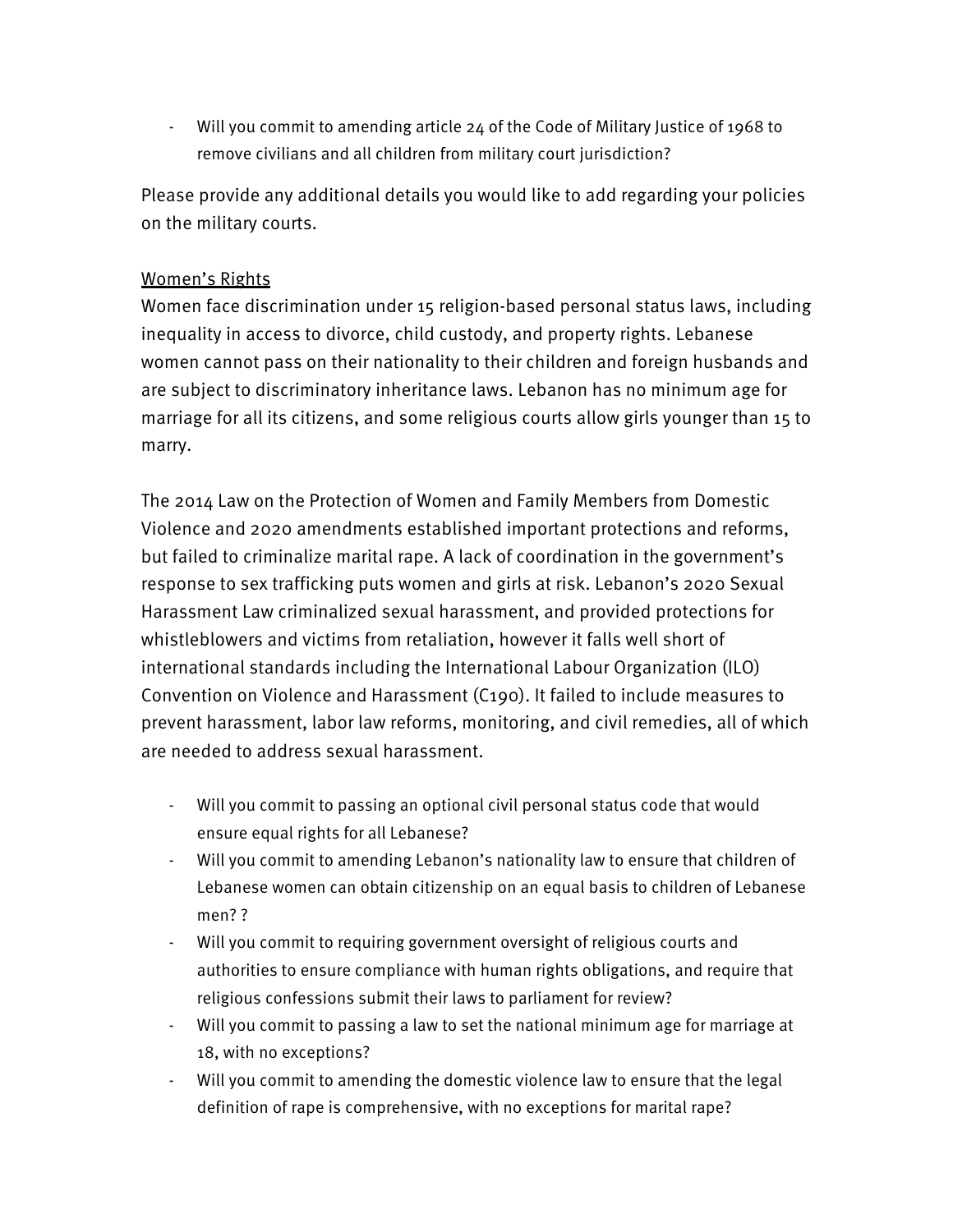- Will you commit to removing obstacles to reporting human trafficking and providing support to survivors?
- Will you commit to addressing gaps on preventing and responding to sexual harassment at work including amending the law in line with international standards?
- Will you commit to ratifying the International Labour Organization (ILO) Convention on Violence and Harassment?

Please provide any additional details you would like to add regarding your policies on women's rights.

# Migrant Domestic Workers

Lebanon's restrictive and exploitative kafala system traps tens of thousands of migrant domestic workers in potentially harmful situations by tying their legal status to their employer, enabling highly abusive conditions amounting at worst to modern-day slavery. They are also excluded from labor law protections. Lebanon is an outlier as it is now one of two major countries of destination for migrant domestic workers in the Middle East region that has no labor law protections for domestic workers. Incidents of abuse against migrant domestic workers have been exacerbated by the economic crisis and Covid-19 pandemic.

- Will you commit to amending article 7 of the Labor Law to remove the exclusion of domestic workers?
- Will you commit to dismantling the kafala system so that workers' visas are no longer tied to individual sponsors, and they can terminate their employment and change employers without sponsor consent, including through supporting a rightsrespecting standard unified contract?

Please provide any additional details you would like to add regarding your policies on migrant domestic workers.

# Sexual Orientation and Gender Identity

Adultery is criminalized under Lebanon's penal code, and article 534 punishes "any sexual intercourse contrary to the order of nature" with up to one year in prison. In recent years, authorities have conducted raids to arrest people allegedly involved in same-sex conduct, some of whom were subjected to torture, including forced anal examinations. Transgender women in Lebanon face systemic violence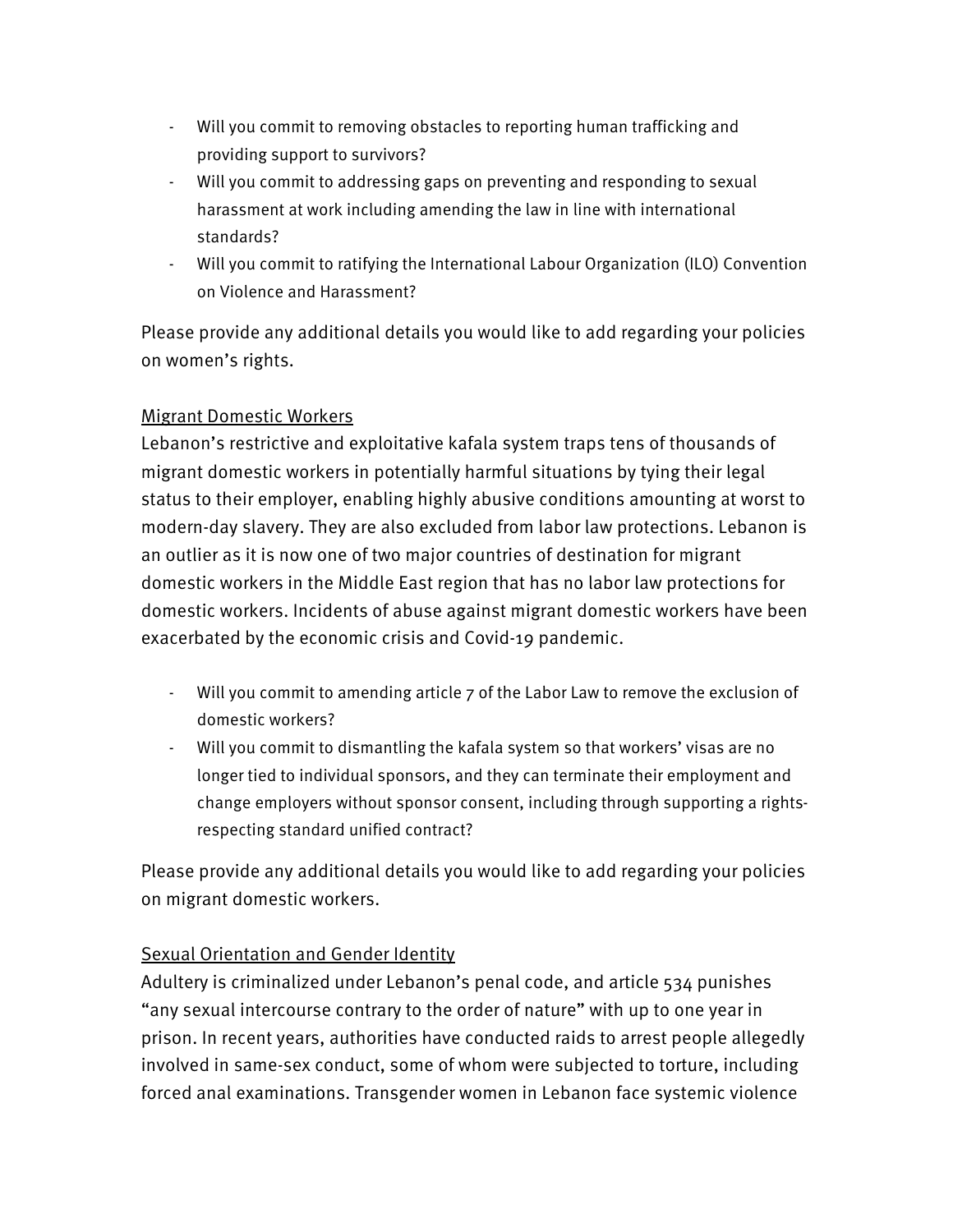and discrimination in accessing basic services, including employment, health care, and housing. The economic crisis, compounded by Covid-19 lockdown measures, disproportionately affected lesbian, gay, bisexual, and transgender (LGBT) people.

- Will you commit to abolishing article 534 of Lebanon's penal code and other provisions that criminalize consensual adult sexual relations?
- Will you commit to supporting a comprehensive anti-discrimination bill that prohibits discrimination on any grounds, including nationality, sex, gender, gender identity, sexual orientation, race, and age, and gives victims of discrimination an effective remedy?
- Will you commit to introducing legislation that allows individuals to change their name and gender marker through a simple administrative procedure based on selfdeclaration?

Please provide any additional details you would like to add regarding your policies on sexual orientation and gender identity.

#### Refugees

Lebanon hosts nearly 900,000 registered Syrian refugees, and the government estimates another 500,000 live in the country without registration. Only 20 percent of Syrian refugees have legal residency, making most of them vulnerable to harassment, arrest, detention, and deportation. Although the Lebanese government continues to publicly state its commitment to the principle of nonrefoulement, it has deported more than 6,000 Syrians in recent years.

The government continues to pursue policies designed to coerce Syrian refugees to leave, and the acute economic crisis and staggering inflation have made it exceedingly difficult for refugees to afford the most basic necessities; 90 percent of Syrian families in Lebanon live in extreme poverty, relying on increasing levels of debt to survive. Palestinians also face restrictions, including on their right to work.

- Will you support efforts to regularize Syrians legal status/legal residency in Lebanon until a time when conditions are safe in Syria and refugees can make a free, informed and voluntary decision to return to Syria? Will you publicly oppose all forced returns of Syrian refugees?